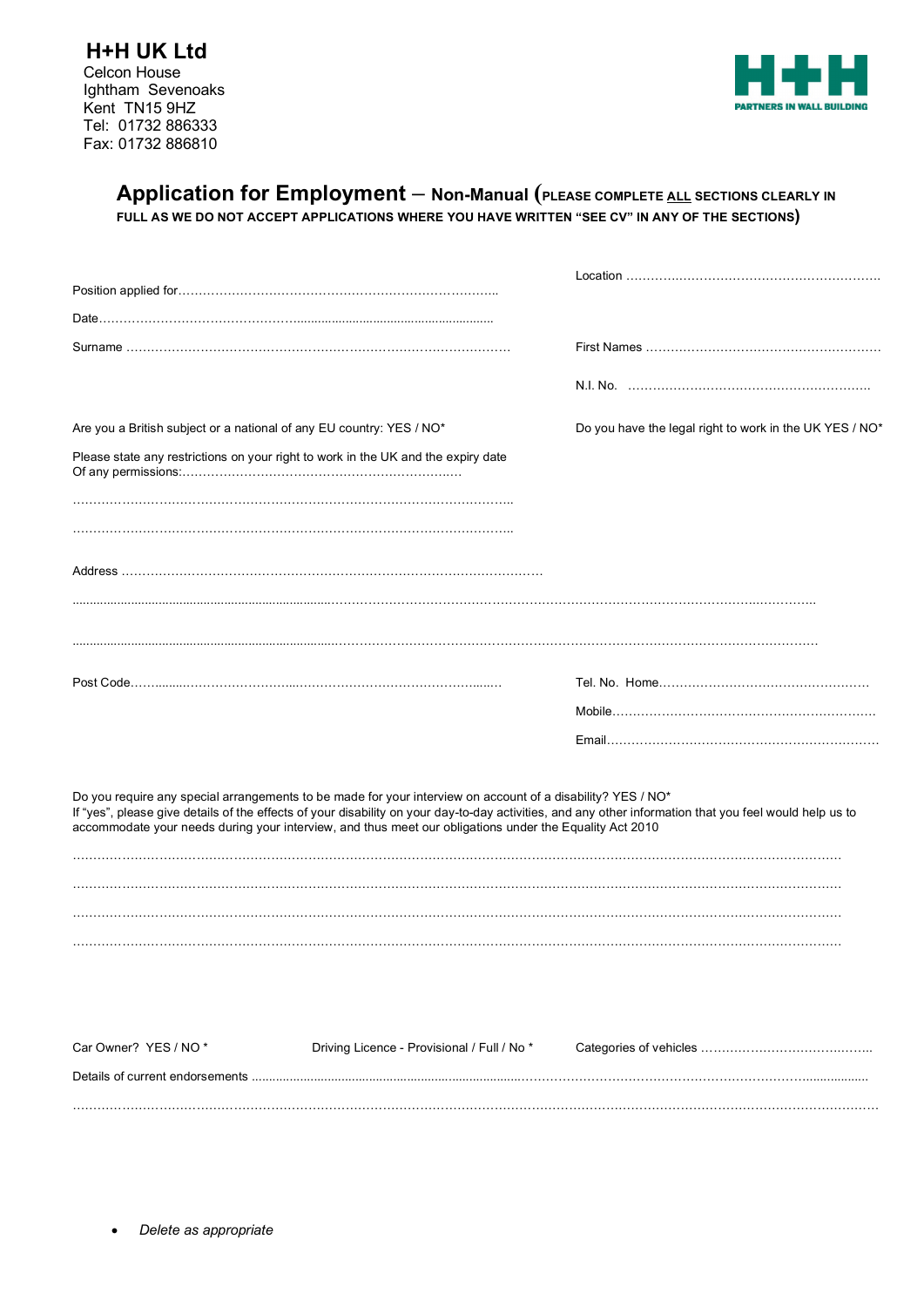# *\** **Education, qualifications and training**

# **Secondary education**

| From      | To        |                         |                                           |       |
|-----------|-----------|-------------------------|-------------------------------------------|-------|
| Yr<br>Mth | Yr<br>Mth | Name and type of school | Examination results (subjects and grades) | Dates |
|           |           |                         |                                           |       |
|           |           |                         |                                           |       |
|           |           |                         |                                           |       |
|           |           |                         |                                           |       |
|           |           |                         |                                           |       |
|           |           |                         |                                           |       |
|           |           |                         |                                           |       |
|           |           |                         |                                           |       |
|           |           |                         |                                           |       |
|           |           |                         |                                           |       |
|           |           |                         |                                           |       |
|           |           |                         |                                           |       |

#### **Further and higher education**

| From<br>Yr<br>Mth | To<br>Mth Yr | Name of Univ / College / Institute | Qualification | Subjects | Method of study<br>(Full/part time/<br>corespondence) |
|-------------------|--------------|------------------------------------|---------------|----------|-------------------------------------------------------|
|                   |              |                                    |               |          |                                                       |
|                   |              |                                    |               |          |                                                       |
|                   |              |                                    |               |          |                                                       |
|                   |              |                                    |               |          |                                                       |
|                   |              |                                    |               |          |                                                       |
|                   |              |                                    |               |          |                                                       |

## **Other qualifications / courses attended / membership of professional institutes / etc.**

| Dates | Details |
|-------|---------|
|       |         |
|       |         |
|       |         |
|       |         |
|       |         |
|       |         |
|       |         |
|       |         |
|       |         |
|       |         |
|       |         |
|       |         |
|       |         |
|       |         |

## **Employment details - 1. Present or last employer**

| From            | To     | Employer's name and address         | Job title | Responsible to  | Outline of duties |
|-----------------|--------|-------------------------------------|-----------|-----------------|-------------------|
| Mth Yr          | Mth Yr | and nature of business              |           |                 |                   |
|                 |        |                                     |           |                 |                   |
|                 |        |                                     |           |                 |                   |
|                 |        |                                     |           |                 |                   |
|                 |        |                                     |           |                 |                   |
|                 |        |                                     |           |                 |                   |
|                 |        |                                     |           |                 |                   |
|                 |        |                                     |           |                 |                   |
|                 |        |                                     |           |                 |                   |
|                 |        |                                     |           |                 |                   |
|                 |        |                                     |           |                 |                   |
|                 |        |                                     |           |                 |                   |
|                 |        |                                     |           |                 |                   |
|                 |        |                                     |           |                 |                   |
|                 |        |                                     |           |                 |                   |
| Leaving/present |        | Reason for leaving/wishing to leave |           | Name of referee |                   |
| salary          |        |                                     |           |                 |                   |
|                 |        |                                     |           |                 |                   |
|                 |        |                                     |           |                 |                   |
|                 |        |                                     |           |                 |                   |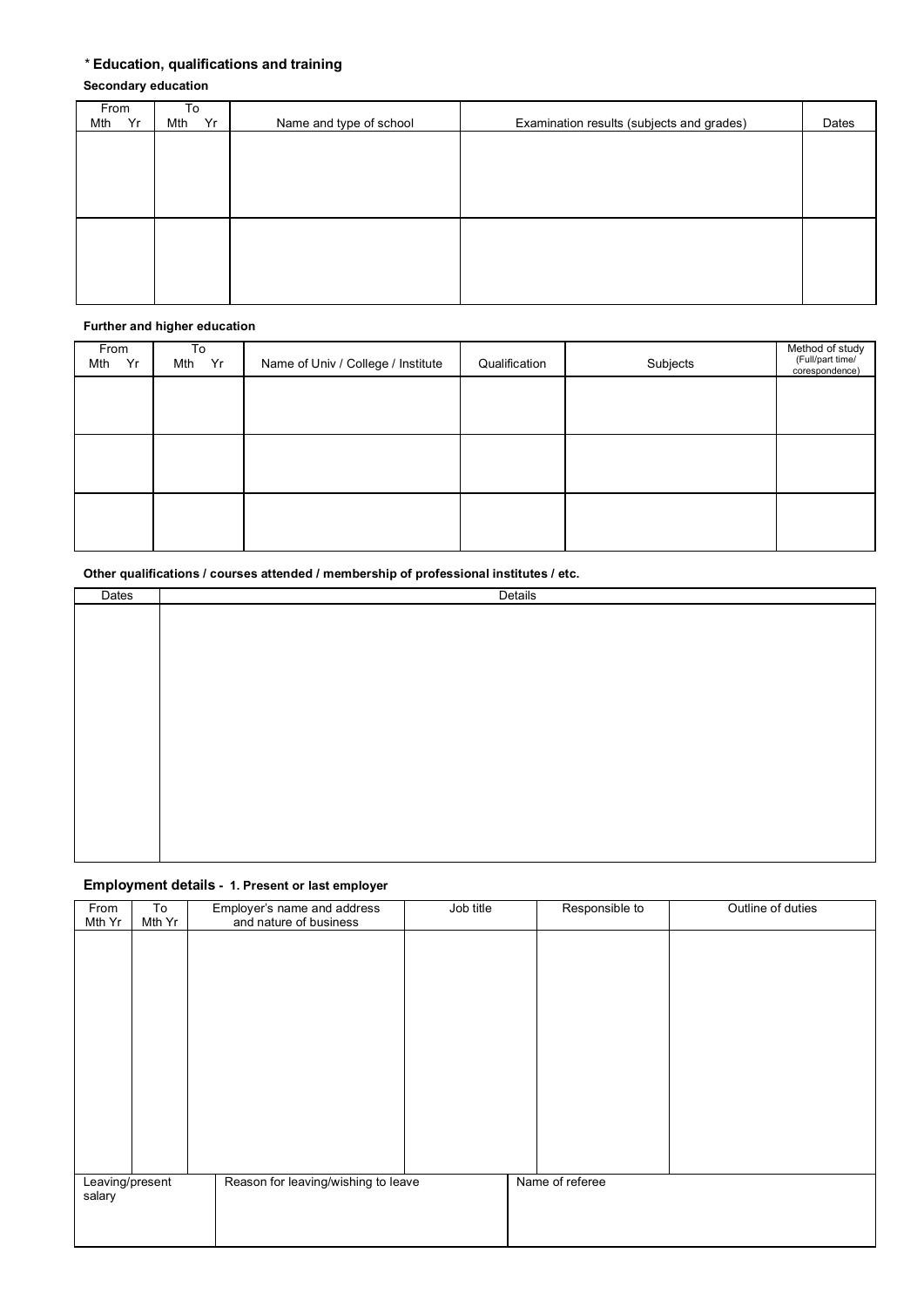### **Employment details - 2. Previous two employers**

| From<br>Mth Yr    | To<br>Mth Yr   | Employer's name and address<br>and nature of business | Job title | Responsible to  | Outline of duties |
|-------------------|----------------|-------------------------------------------------------|-----------|-----------------|-------------------|
|                   |                |                                                       |           |                 |                   |
|                   |                |                                                       |           |                 |                   |
|                   |                |                                                       |           |                 |                   |
|                   |                |                                                       |           |                 |                   |
|                   |                |                                                       |           |                 |                   |
|                   |                |                                                       |           |                 |                   |
| Salary on leaving |                | Reason for leaving                                    |           | Name of referee |                   |
|                   |                |                                                       |           |                 |                   |
| From              | T <sub>o</sub> | Employer's name and address                           | Job title | Responsible to  | Outline of duties |
|                   |                |                                                       |           |                 |                   |
|                   |                |                                                       |           |                 |                   |
|                   |                |                                                       |           |                 |                   |
|                   |                |                                                       |           |                 |                   |
|                   |                |                                                       |           |                 |                   |
|                   |                |                                                       |           |                 |                   |
| Salary on leaving |                | Reason for leaving                                    |           | Name of referee |                   |
|                   |                |                                                       |           |                 |                   |
| Mth Yr            | Mth Yr         | and nature of business                                |           |                 |                   |

### **Employment details - 3. Other employment experience prior to that already listed, if applicable. Please list most recent first.**

| From   | To     | Organisation's name and address | Job title | Outline of duties | Name of referee |
|--------|--------|---------------------------------|-----------|-------------------|-----------------|
| Mth Yr | Mth Yr |                                 |           |                   |                 |
|        |        |                                 |           |                   |                 |
|        |        |                                 |           |                   |                 |
|        |        |                                 |           |                   |                 |
|        |        |                                 |           |                   |                 |
|        |        |                                 |           |                   |                 |
|        |        |                                 |           |                   |                 |
|        |        |                                 |           |                   |                 |
|        |        |                                 |           |                   |                 |
|        |        |                                 |           |                   |                 |
|        |        |                                 |           |                   |                 |
|        |        |                                 |           |                   |                 |
|        |        |                                 |           |                   |                 |
|        |        |                                 |           |                   |                 |
|        |        |                                 |           |                   |                 |
|        |        |                                 |           |                   |                 |
|        |        |                                 |           |                   |                 |
|        |        |                                 |           |                   |                 |
|        |        |                                 |           |                   |                 |
|        |        |                                 |           |                   |                 |

..........................................................................................................................................................................................................................…

............................................................................................................................................................................................................................

### **General**

Period of notice required to present employers.....................................................................................................................................................

Do you have any holiday commitments? YES / NO\* If 'yes', please give details .............................................................................................

Are you related to or known by any employee of the company? YES / NO\* If 'yes', please give details ............................................................